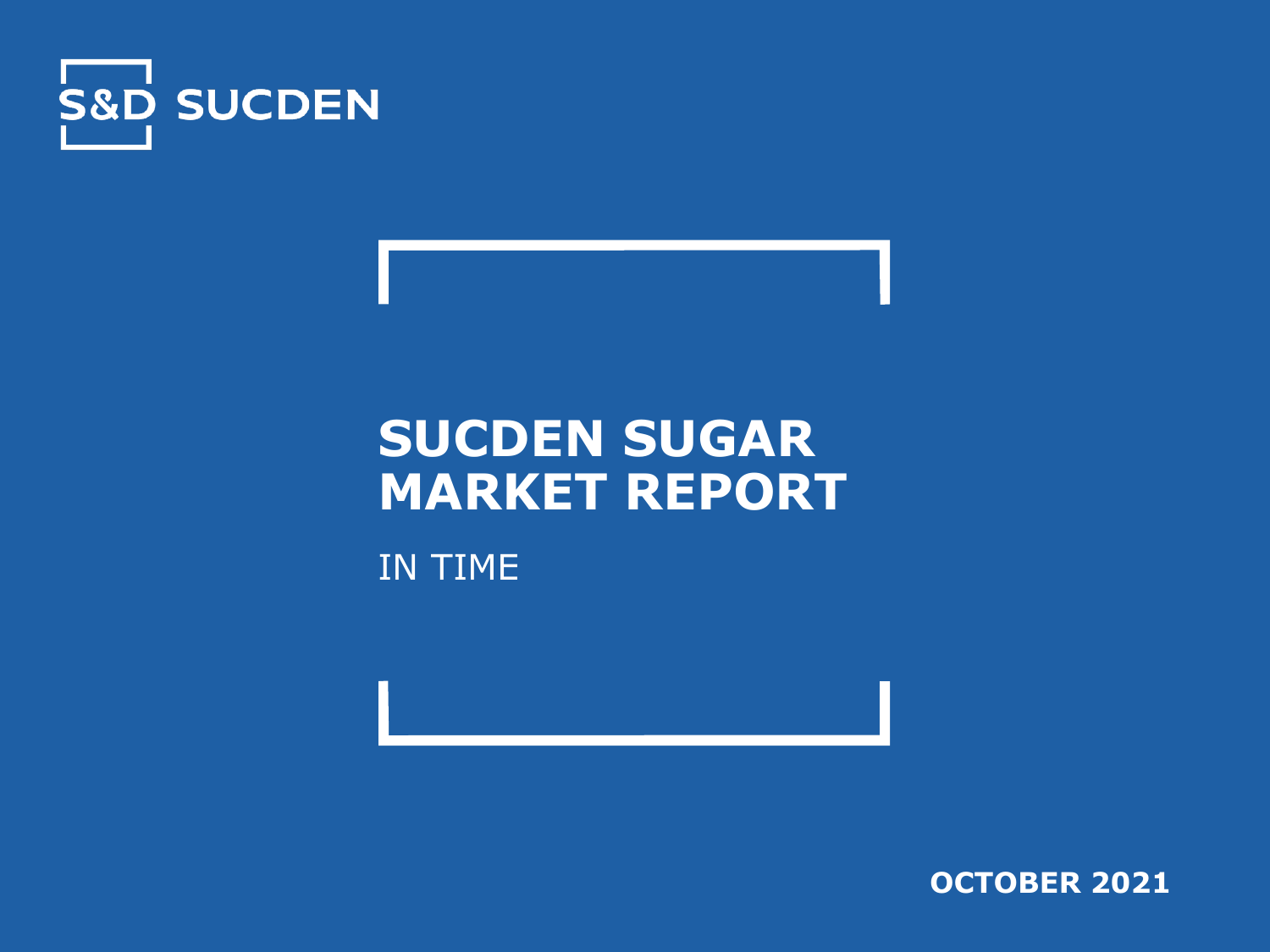#### **EXECUTIVE SUMMARY**

- **EXECT** After a disastrous 21/22 Brazil CS crop, the attention is already shifting to the next season. Although the cane growth was already affected by this year's harsh weather conditions, recovery is expected but that relies on average weather pattern over next months.
- The Northern Hemisphere production will mildly increase in 21/22. Thailand shows the biggest increase in sugar production, as well as exports capacity, while production gains for the rest of the Hemisphere are limited.
- **•** The world production-consumption is seen at a deficit, for the second year in a row. This will tighten stocks and, to this extent, many domestic prices are on the rise.
- Raw trade flows will first focus on a tight CS intercrop. Large Thailand and Indian exports are required to offset the Brazilian crop shortfall. From May onward, a seasonal surplus will develop, and it will tighten only by next 22/23 intercrop, depending on next year final CS sugar output.
- **•** The white sugar market is finally out of a long period of excess in supply. For the coming months, Western Hemisphere balance is threatened by the low availability in CS Brazil. The East shall rely on Indian coastal refiners, who take advantage of their access to more competitive local feedstocks.
- High energy complex impacts the sugar prices through the Brazilian fuel dynamic and, in the long term, through increasing costs of production. Beyond this positive macro influence, additional weather threats – such as insufficient rainfall in CS – may be needed to keep the buying dynamic of the funds.

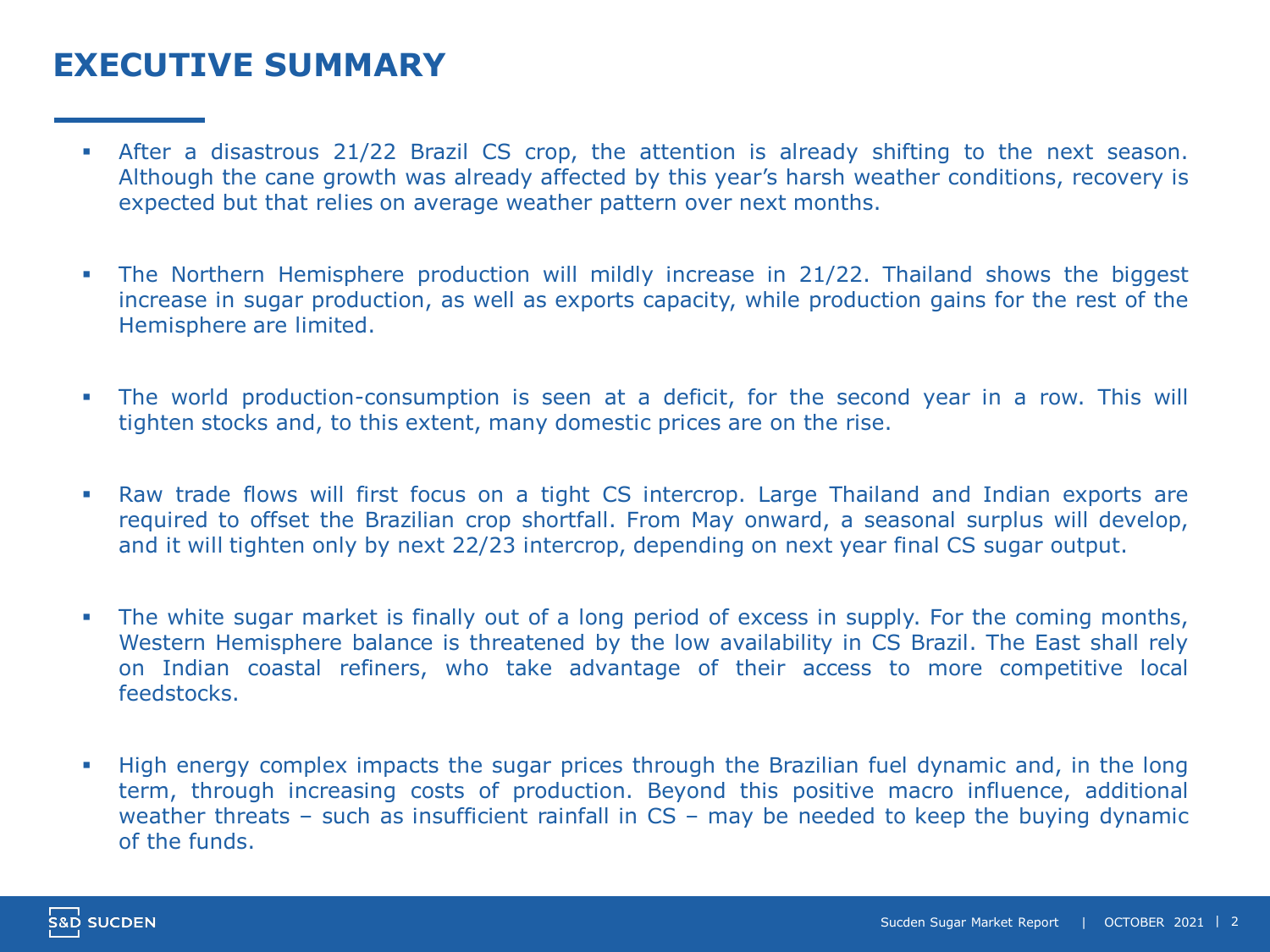## **AT A GLANCE**

## **01 SUGAR CROP OVERVIEW**

- Brazil CS: modest recovery ahead
- India: no subsidy required
- Thailand improving, Europe mildly higher
- World S&D: second year of deficit in a row

## **02 SUGAR MARKET FEATURES**

- CS intercrop: Indian and Thai exports fully required
- Beyond 21/22: CS weather & Indian parities remain key
- Whites: reset
- Macro: between high energy prices and inflation fears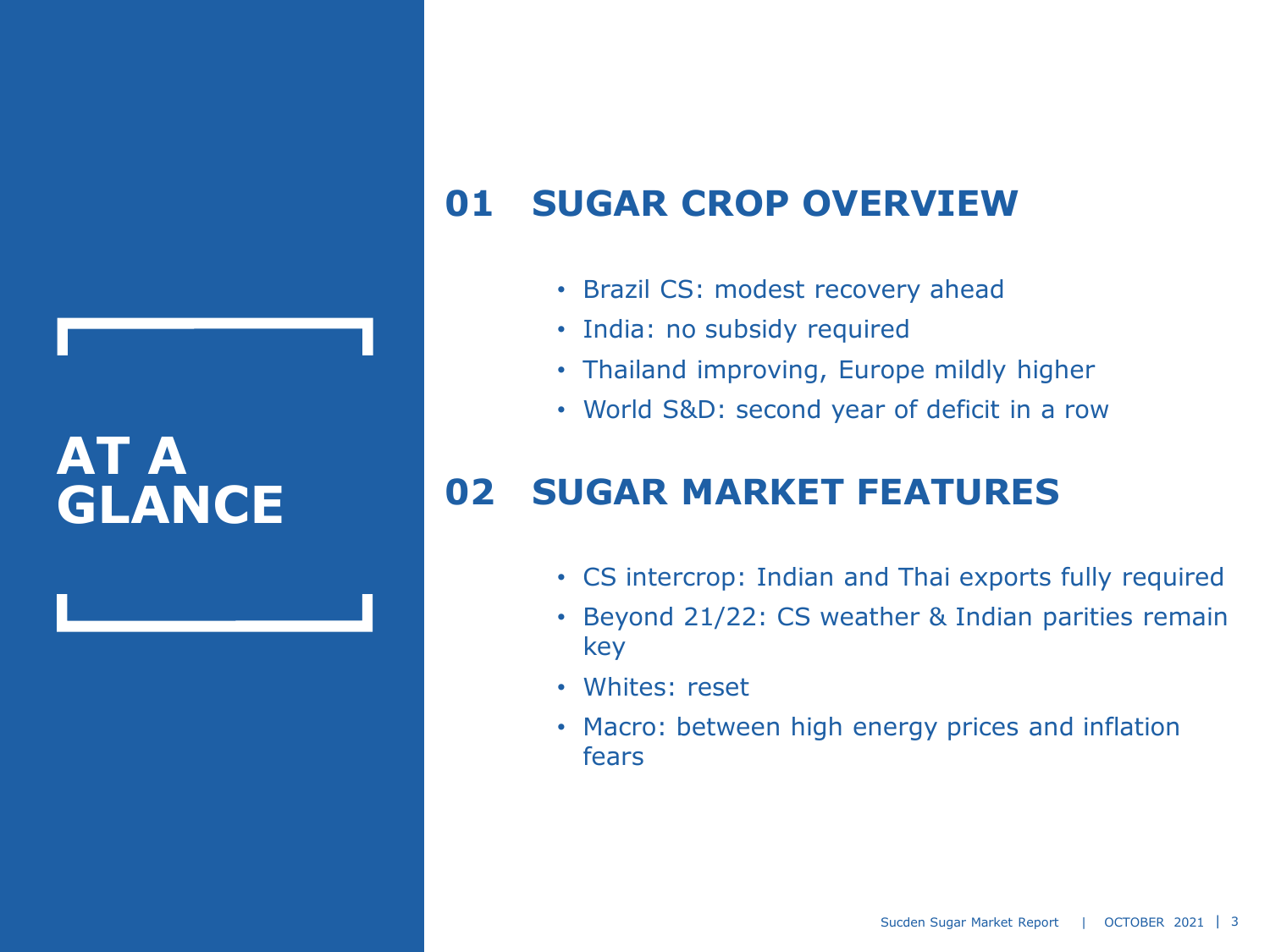

# **SUGAR CROP OVERVIEW**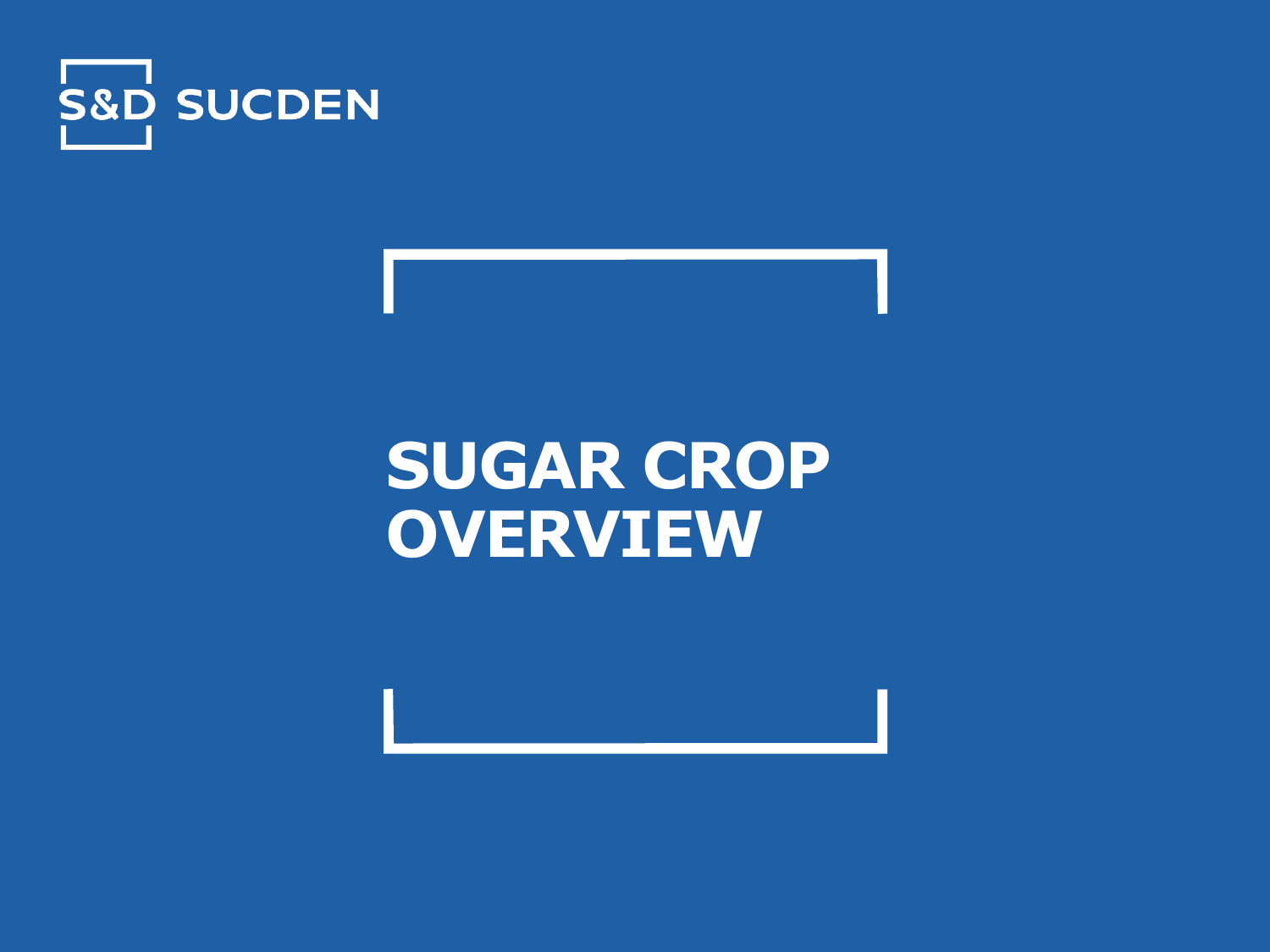#### **BRAZIL CS: MODEST RECOVERY AHEAD**

- 21/22 weather conditions have been particularly harsh for the cane, with a severe drought and widespread frost events.
- Cane yield decreased since the start of the crop, to about 15% below last year. ATR performed well until at least the end of September, but October rains could lead to a sharp drop. Final 21/22 CS sugar production should end up around 31,5- 32Mt.
- Next year cane performance has been affected by the lack of rain over the past months – so have been the plantings. Fields were also hit by frost and an increased intensity of cane fires. The 22/23 planted cane area could once more be slightly reduced due to better revenues provided by alternative crops.
- Hence 22/23 crop is not off for a good start. Still, most of the cane performance is relying on future rainfall. Although there are fears of a repeated dry spring linked to the forecast La Nina, October rainfall is now seen positive for cane growth.
- Current conditions points towards a moderate recovery of 22/23 cane crop, about 5% higher yo-y. With the sugar still paying better than ethanol, and providing a constant anhydrous ethanol blending mandate, the sugar production should be at least 1,5 Mt higher than 21/22.

**CS Brazil cumulated rainfall** [July/Jun; mm rain]



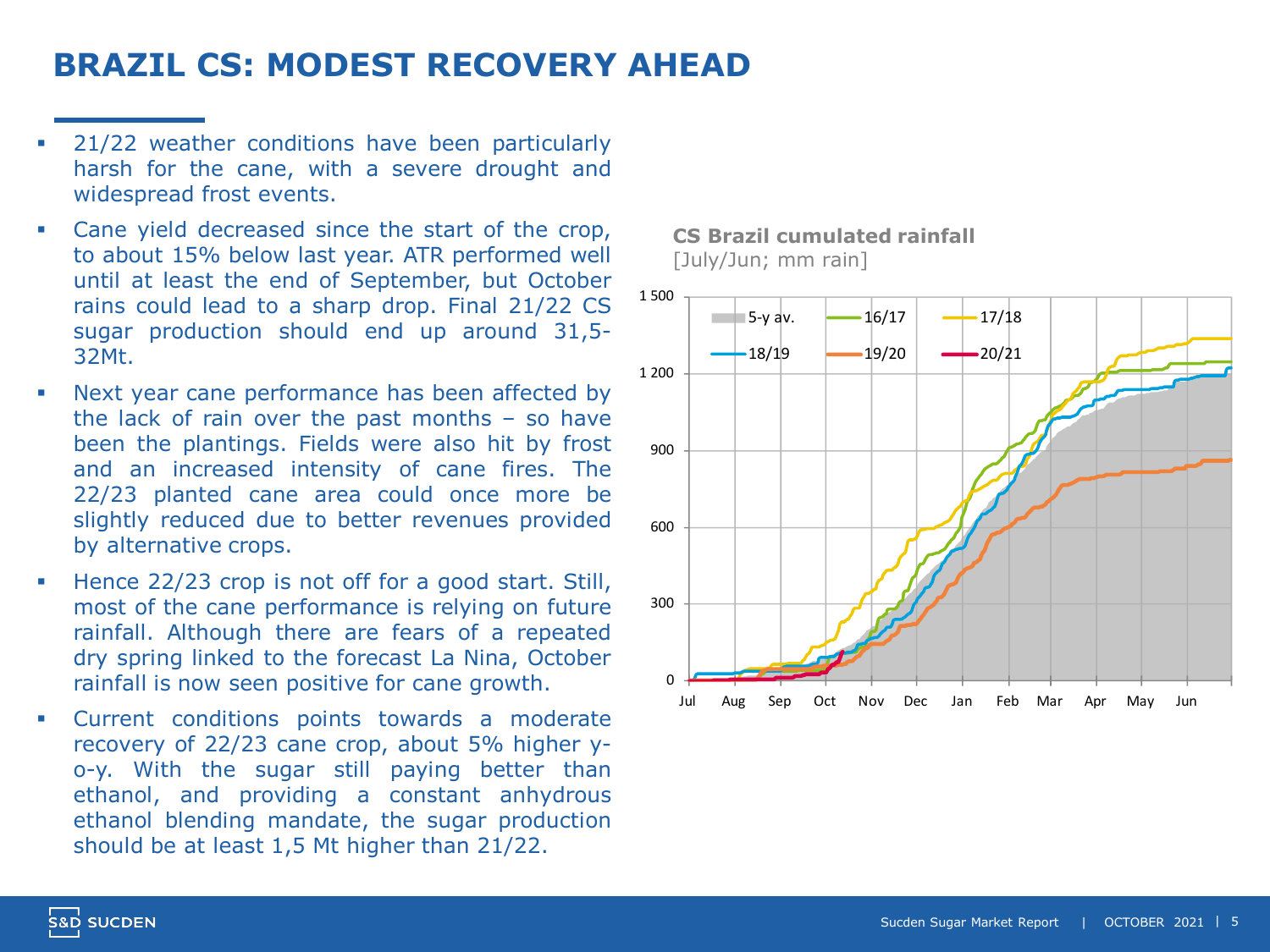#### **INDIA: NO SUBSIDY REQUIRED**

- The Indian monsoon was beneficial once again for the cane crop in most of Indian cane areas. Next year's crop should post again a good performance, with a sucrose production around 34,5 Mt.
- Still, with ethanol capacity increasing, as much as blending ambitions, ethanol should capture most of the sucrose extra production, leading to a 21/22 sugar production, like 20/21, at 31 Mt.
- Reservoirs were filled again during the summer 2021, also allowing good plantings in Southern States for 22/23 harvest.
- India will keep a 5Mt-surplus next year and should remain a large exporter even without subsidy. A large amount of Indian sugar has already been traded for the 21/22 crop.
- Since September, domestic market prices have been supported by low stocks in the exporting state of Maharashtra, a delay in the start of the harvest and a recent increase of cane price in UP. Thus, export prices have been slightly above buyers' appetite and few trades have been reported recently.
- Indian raw sugar export prices are expected to converge with world market when harvest starts, given the sizable Indian surplus and the limited white sugar demand.

**Indian sugar production in the main States**  [Oct/Sep, Mt]



**Indian exports per type** [Oct/Sep, Mt]

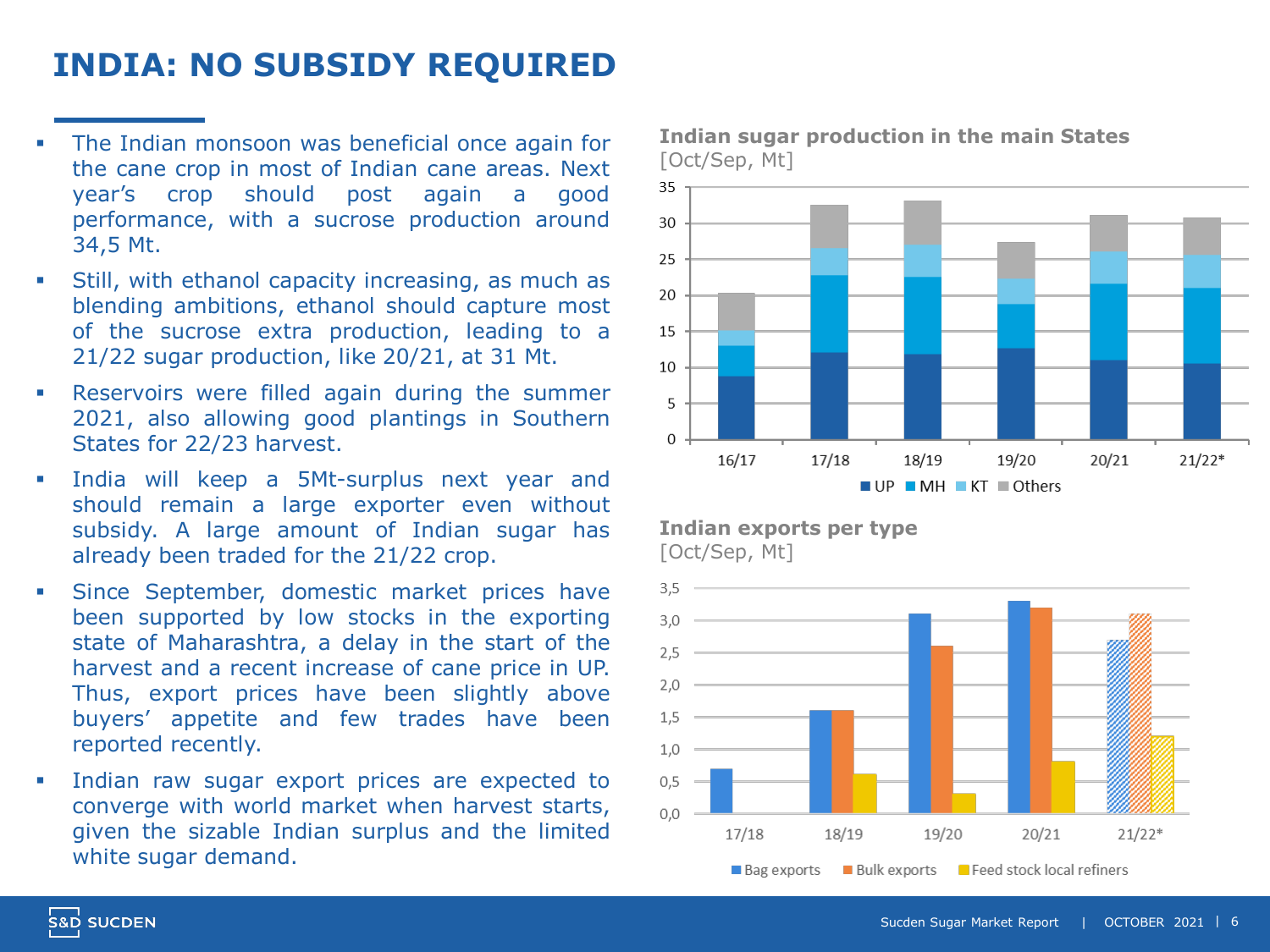#### **THAILAND IMPROVING, EUROPE MILDLY HIGHER**

- Thailand production should ramp-up to over 10 Mt. Monsoon rainfalls have been positive for the cane and high cane prices should favor a switch from alternative crops and good cane husbandry by the farmers. Thailand will increase sizably its exports to the world markets for both raw and white sugar.
- **.** Thai raw sugar benefits from current high freight rates and became competitive in its region, in Indonesia, South Korea, Malaysia or even China. A renewed and strong demand is expected from January onward, when Thai crop starts. Major Thailand competitor will be India, whose value remains highly correlated with the NY11 price level.
- The European Union production is set to achieve a better crop performance than past year, mostly through higher beet yields, since the area remained roughly unchanged. Still, EU exports shall remain minimal, captive of its European and Mediterranean markets, because of low stocks seen at the start of 21/22 and production costs raised by the current natural gas price.
- Russia 21/22 production is also assessed modestly better than 20/21, but here again, low stocks shall limit exports to the regional markets and lead to a tight domestic S&D.

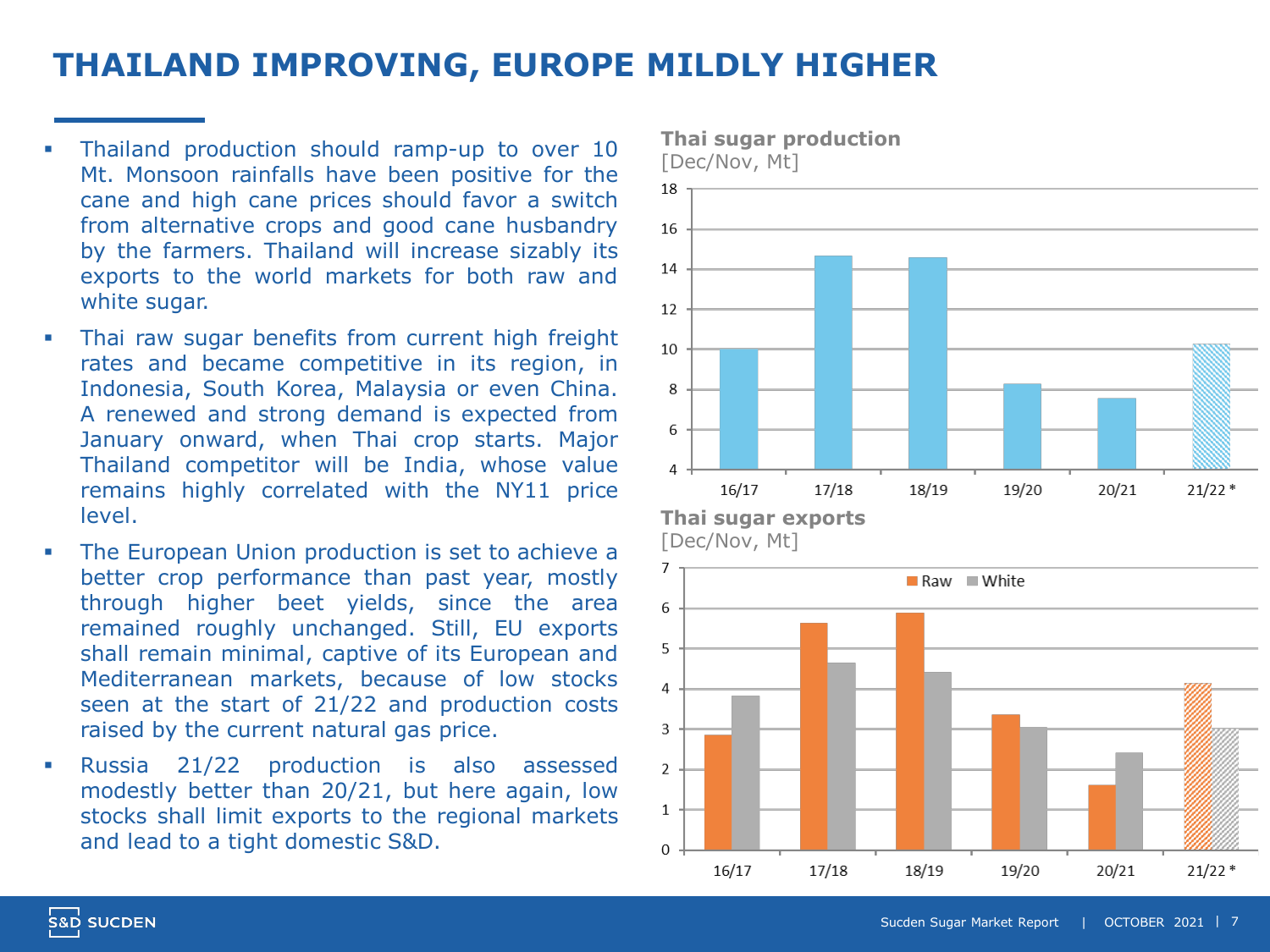#### **WORLD S&D: SECOND YEAR OF DEFICIT IN A ROW**

- 21/22 Northern Hemisphere production is expected to post a modest recovery: improving in Thailand, mildly better in the EU and Russia, stable in India, and down in China.
- In many countries of the Northern Hemisphere, domestic prices rose and reached record levels, as in Russia. Such perspective tends to make the sugar captive to domestic needs – aiming to replenish local stocks – and uncompetitive for the world market.
- CS Brazil keeps a maximized sugar mix profile where no additional sugar production is to be triggered at a higher price. The recent poor weather has already affected next crop, but the rain pattern of coming months will determine the cane performance and tell how significant will be the recovery.
- The world production/consumption is to post 2 years of deficit. The impact of such trend is already tangible with low stocks in many areas.
- The trade flows will now focus on the intercrop transition. It will be shaped by low CS availabilities requiring large Thai and Indian exports.
- Beyond the intercrop, a seasonal surplus should settle again during next CS harvest, and potentially deteriorate, only by next 22/23 intercrop.

**Global production-consumption balance & NY#11** [Oct/Sep, Left: c\$/lb - Right: Mt raw value]

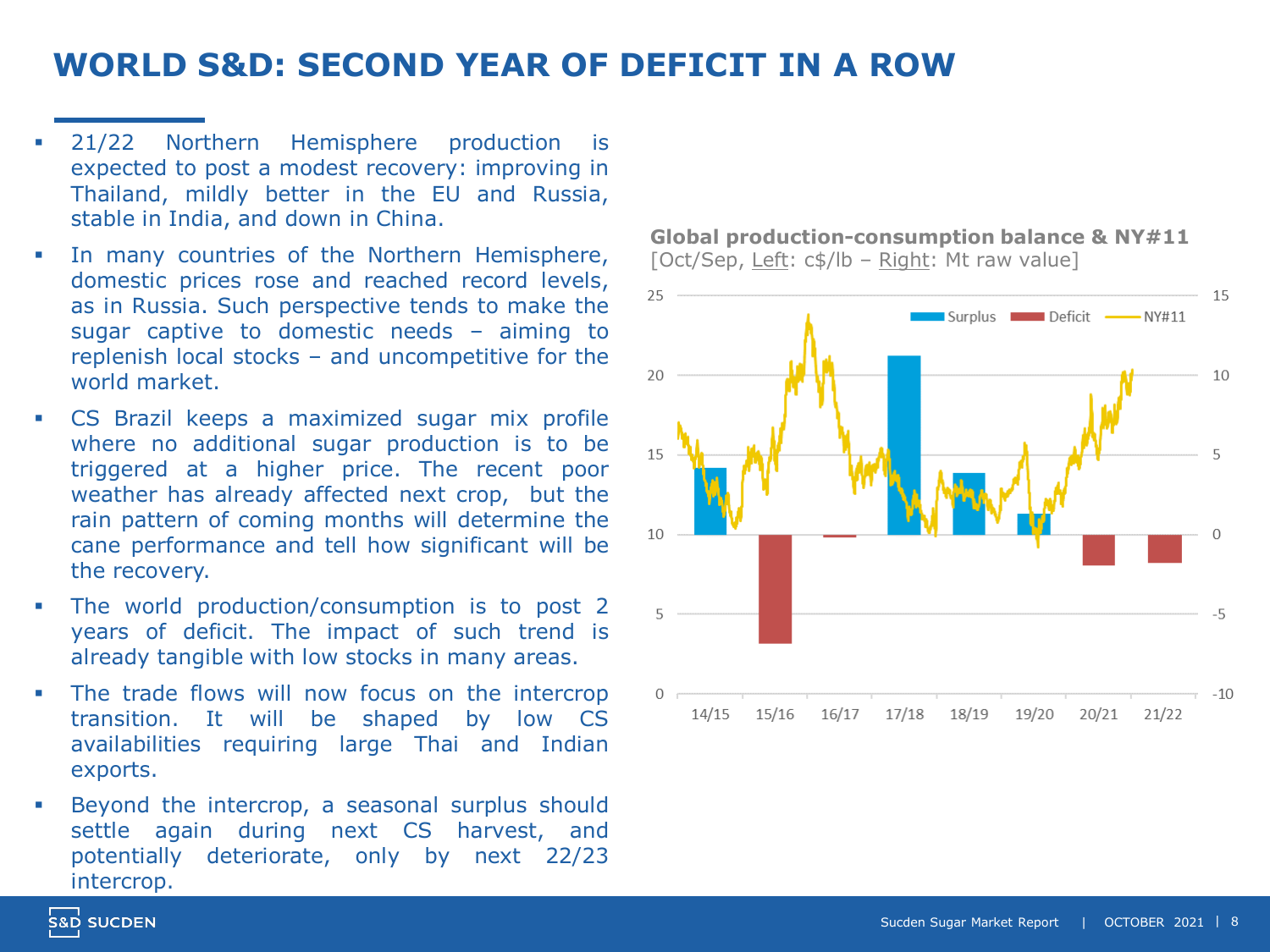

**SUGAR MARKET FEATURES**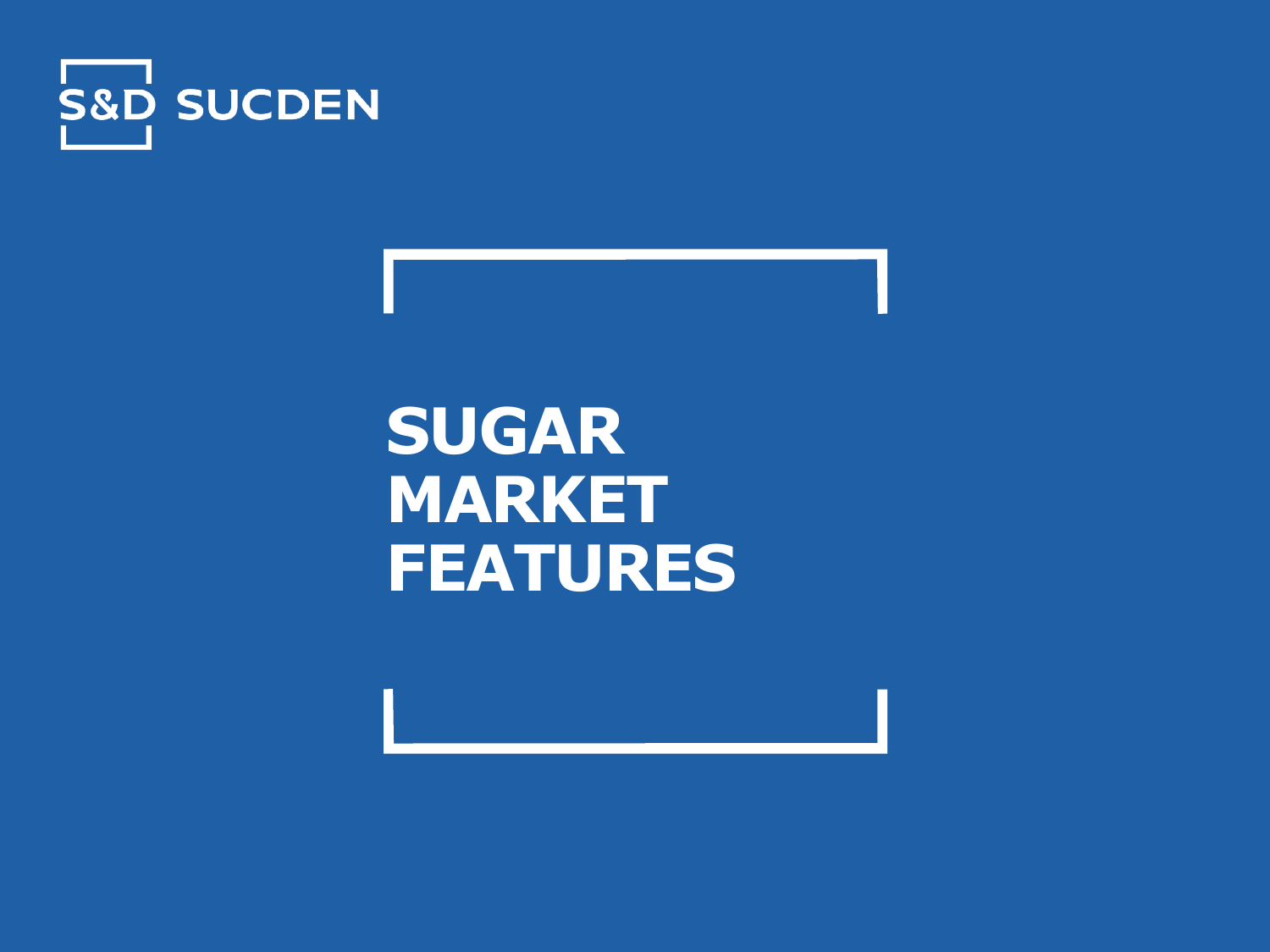#### **CS INTERCROP: INDIAN AND THAI EXPORTS FULLY REQUIRED**

- The end of the Brazil CS intercrop period matches the world seasonal raw sugar low availability. Given the poor performance of Brazilian crop, CS raw sugar availability shall be about 25% lower y-o-y from November onward, until the start of next season.
- The demand for the next 6 months is marked by China's low offtake due to closed import parities and by Indian coastal refiners not importing, since they should source locally their raw feedstock. Middle East refiners are also having poor demand prospects for their re-export activity.
- Still, this dynamic of moderate demand is only partially offsetting the projected reduction of CS availability. Both hemispheres will require substantial flows from Thailand and India to balance trade flows by Q1 2022.
- Thai raw sugar availability should be sustained by the start of 21/22 crop, with an improvement in crop forecast, as well as in competitivity at destination. Indian raw sugar is required beyond what has already been booked. This will provide support to the world price given the current MSP, at 31 K INR/Mt, may be considered as floor from the Indian mills' perspective.
- Central American raw sugar has lost its homes in Far East due to high freight rate. Thus, it will be the last origin to connect to the world market in 21/22.



**Freight rates spread: CS-Indonesia vs. Thai-Indonesia** [since Jan 2021, USD/t]



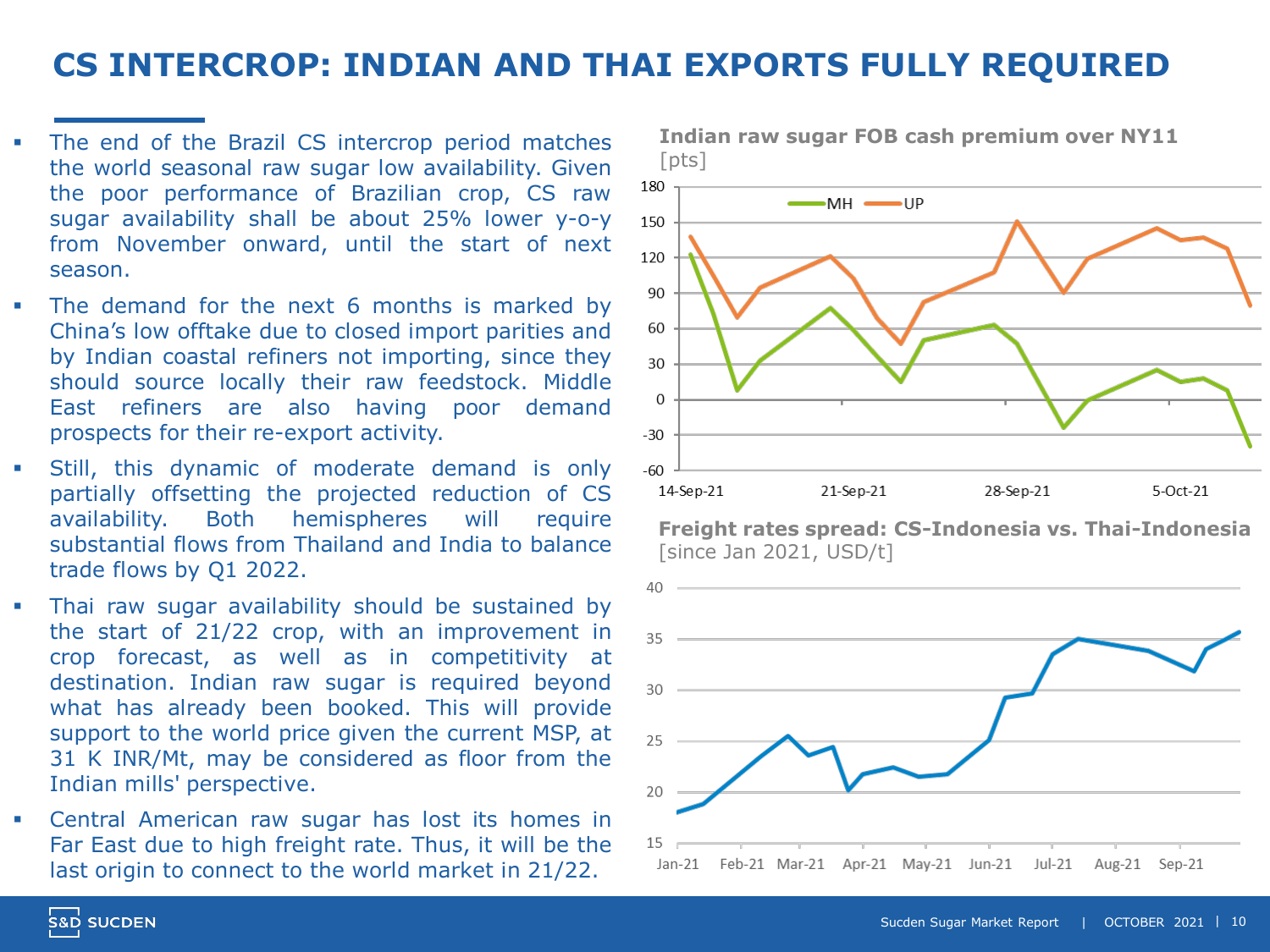#### **BEYOND 21/22: CS WEATHER & INDIAN PARITIES REMAIN KEY**

- In Asia, weather and cane prices are pointing towards sustained production levels, beyond 21/22.
- **·** Thailand benefited from a favorable monsoon, with a late withdrawal, which shall favor plantings for 22/23 in a context of high cane prices. An upward trend for Thai exports should persist.
- In India, reservoirs are full, and cane is still the best paying crop for farmers. But ethanol is to capture most of the sugar production increase. Also, local stocks decreased and may continue to support domestic prices: the world market will still have to "buy" Indian raw sugar.
- In Europe, although beet prices are on the rise, grains are more remunerative, and beet areas should remain stable. Furthermore, high energy price will push production costs up and prevent from an increase of production given current price context.
- China import parities are closed, and 2022 flows will rely on them. Ultimately, parities will have to open as imports are required to balance the Chinese S&D, yet at a smaller level given refiners' high stocks by the end of 2021.
- **.** The world S&D will quit its current tight scenario only in case of a 22/23 Brazilian sugar production significantly higher than this crop: it will require a normal rainfall pattern.



**Maharashtra cumulated rainfall** [Feb/Jan; mm rain]



**S&D SUCDEN**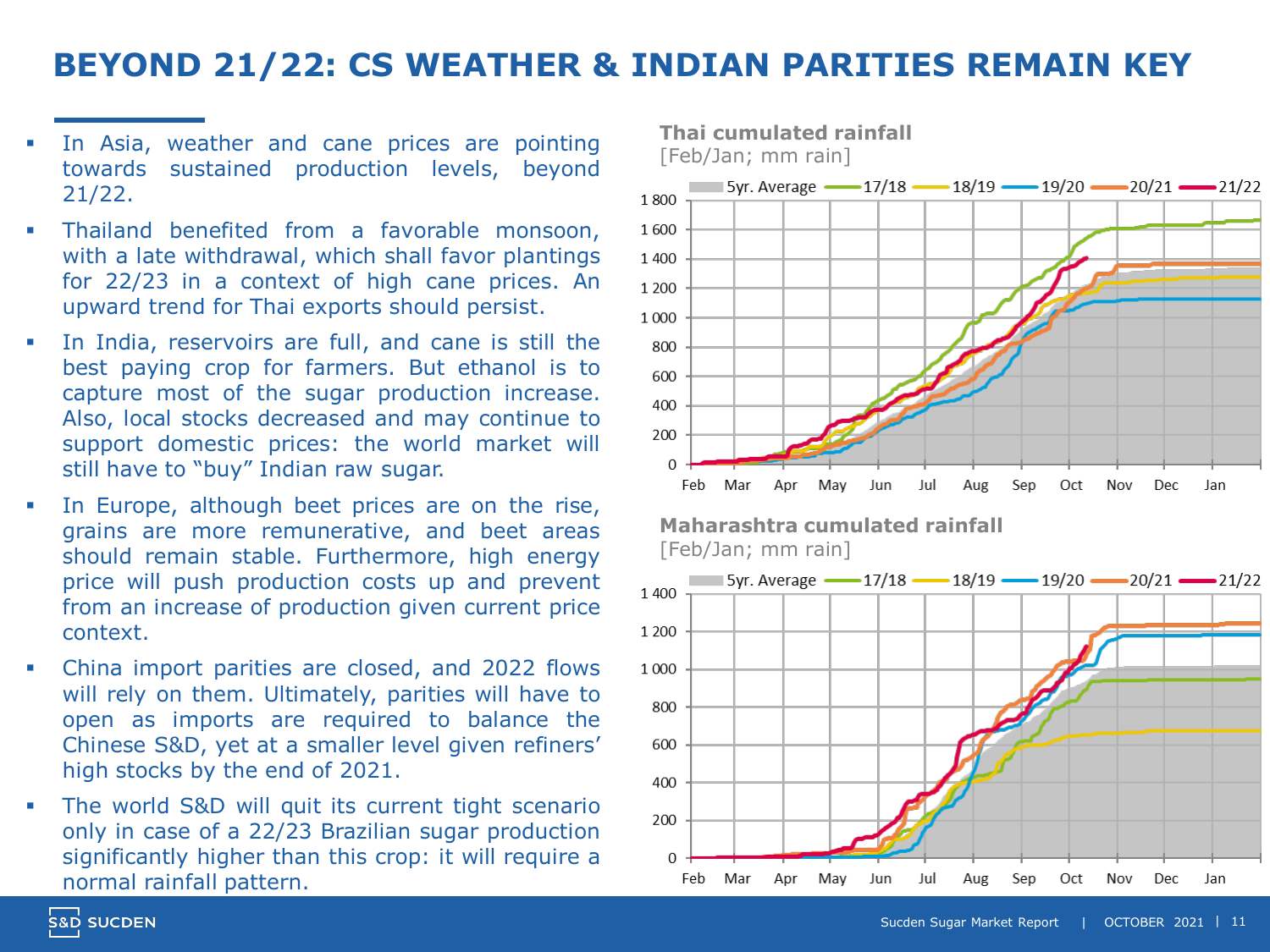#### **WHITES: RESET**

- After a start of the year that was marked by oversupply requiring front-loading from destination buyers, with depressed CNF cash values, the white market has progressively eliminated its excess. Stocks have finally been reduced at destination.
- With the poor performance of the CS crop, Western hemisphere is turning tight over the CS intercrop. Limited containers availability will also stress the need of breakbulk shipments for this period.
- With the high bulk freight rates, Middle East refiners are not economically able to refine given current white premium environment – apart from their captive regional demand. Their contributions to the breakbulk market should be limited.
- Indian coastal refiner economics are different from other autonomous refineries given their access to cheaper local feedstock. With these improved costings, they are expected to seize opportunities more easily and to keep refining at a sustained pace. Their contributions will help to balance the Eastern Hemisphere, but current breakbulk freights rates prevent them from connecting with Western Hemisphere.
- In the mid term, lower LDN5 prices and/or an easing of breakbulk freight rates will tighten further the whites S&D and support to the white complex.

**CS Brazil bagged sugar export** [Apr/Mar, Mt, Tel Quel]



**Breakbulk sugar export per hemisphere** [Monthly, kt]



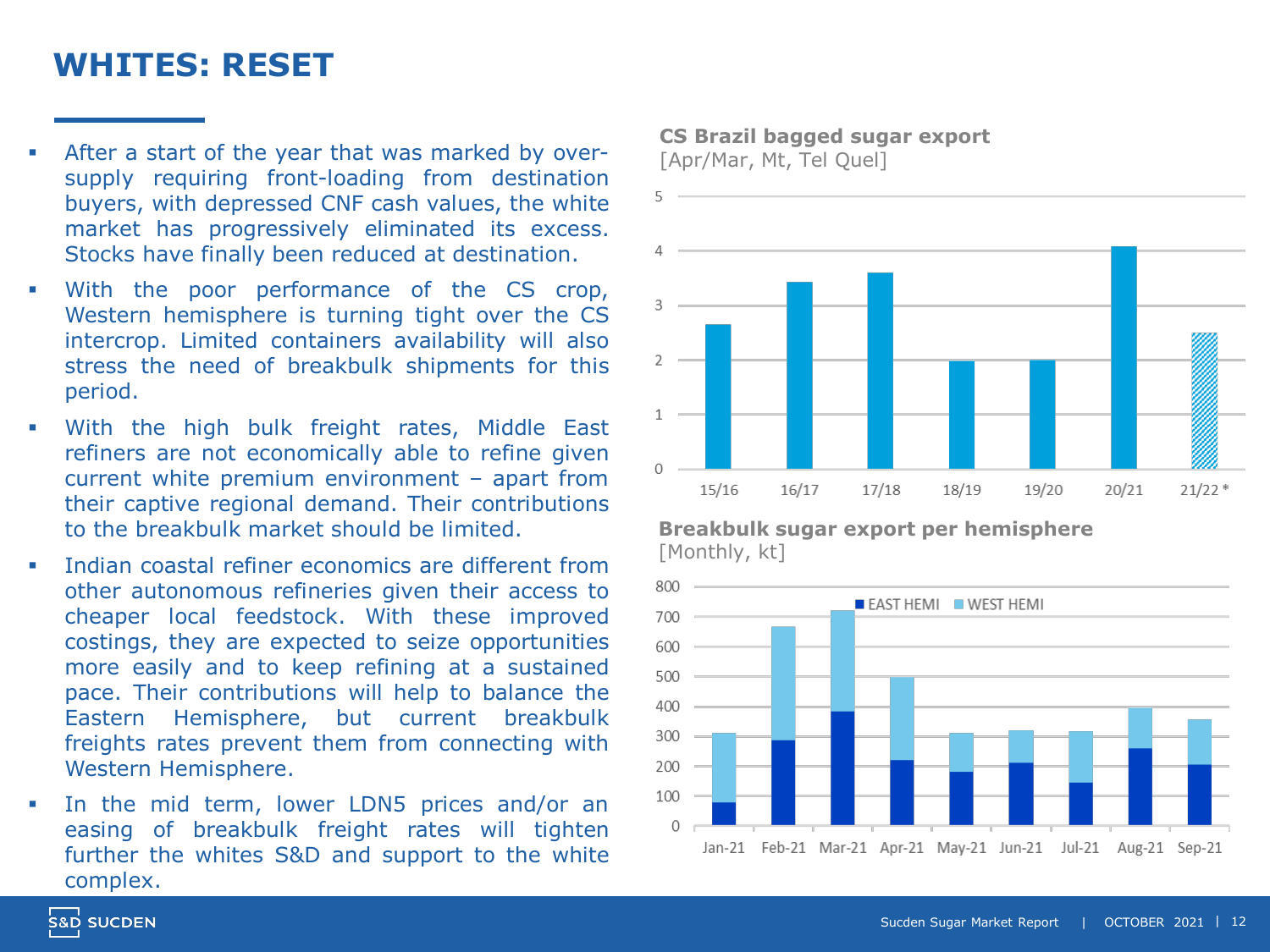#### **MACRO: BETWEEN HIGH ENERGY PRICES AND INFLATION FEARS**

- Energy complex is buoyant and should keep a positive influence on the sugar price dynamic.
- **.** In the short term, Brazil gasoline and ethanol prices will be the first drive belt between energy and sugar prices, although affecting only marginally the final 21/22 sugar production figure.
- **•** In the mid term, it will also increase processing costs, fertilizers, logistics (…) and will contribute to an increase of sugar cost of production. This is particularly the case for the beet processing industry, relying on fossil energy.
- On the other hand, inflation fear and subsequent perspective of a world economic slow-down could bring a more risk-off environment and temper investors appetite. Still, even in this perspective, commodities could represent a potential hedge in an inflation-prone context.
- Funds net long position has been relatively stable for a while, at a high level, initially mostly boosted by weather fears in Brazil in the middle of 2021.
- Beyond the relative supportive macro environment, lower-than-average rains in CS Brazil may be required to maintain funds buying appetite.

**NY#11 and Bloomberg commodities index** [cts/lb; index points]